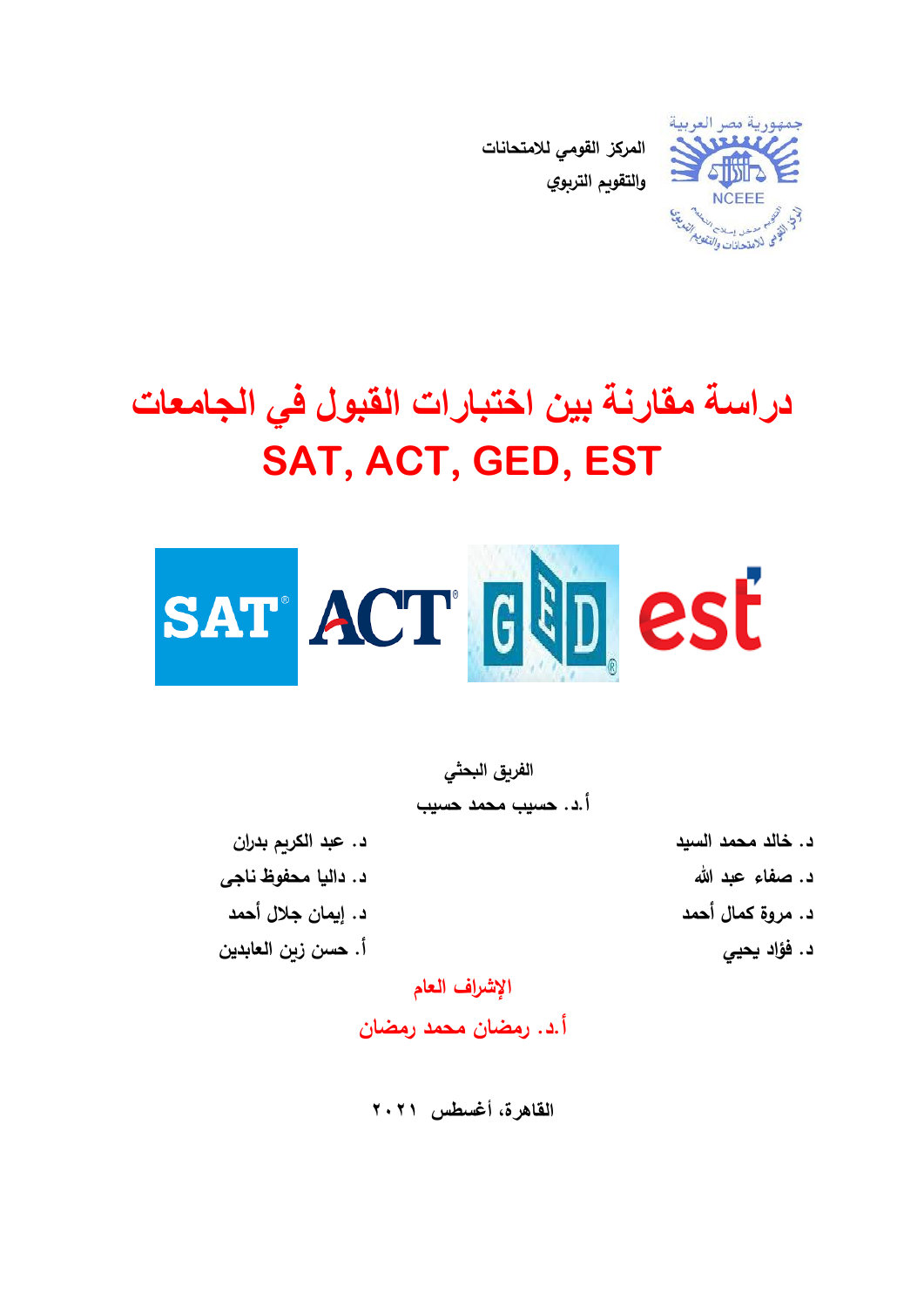## **دراسة مقارنة بين اختبارات القبول في الجامعات SAT, ACT, GED, EST**

#### **مل ص الدراسة باللغة العربية خ**

تهدف الدراسة الحالية إلى المقارنة بين بعض الاختبارات المعيارية للحصول على شهادة الدبلومة الأمريكية المؤهّلة للالتحاق بالجامعة؛ وهي اختبارات SAT, ACT, GED, EST من حيث: الفئات المستهدفة، والموادّ الدراسية، ونواتج التعلّم، ومهارات التفكير، وأنواع الأسئلة، والوقت الزمني اللازم للأداء، وإصدار النتائج، وعدد الدورات، ومدّة الصـلاحية، ودرجة الالتحاق بالجامعة. وفي سبيل ذلك تمّ عرض إطار نظري تناول اختبارات القدرات من حيث: مفهومها، وأهدافها وتصنيفاتها، وأشكالها، ومكوّناتها، وخطوات بنائها. وكذلك الدراسات المقارنة من حيث: مفهومها، ومراحل تطوّرها، وبعض النماذج النظرية لإجرائها، ثمّ نظرة عامّة لكلّ اختبار من حيث: التعريف، والهدف العام، والمحتوى، ونواتج التعلُّم، والمهارات المعرفية، وأنواع الأسئلة، وطرق التقييم، وطرق التطبيق، وفرص الانعقاد، والمدّة اللازمة لإستخراج النتائج، واستخدامات الاختبار، وطريقة القبول بالجامعة، ومدّة الصلاحية، والرسو م.

 وقد تم االعتماد على المنهج الوصفي وأسلوب تحليل المضمون، وتطبيق استمارة جمع البيانات، واستمارة التحليل المقارن (إعداد: الفريق البحثي) على عينة الدراسة وهي الاختبارات المستهدفة ,SAT, ACT ,GED .EST وتم معالجة البيانات بأسلوب التحليل الكيفي.

وتمّ التوصّل إلى مجموعة نتائج أهمّها: الاتّفاق بين عينة الدراسة "الاختبارات" في الفئات المستهدفة، والإختلاف بينها في الموادّ الدراسية، ونواتج التعلّم، وأنواع الأسئلة، والوقت اللازم للإجابة. بالرغم من وجود اختلاف ين عينة الدراسة في مهارات التفكير المستهدفة إلا أنّها جميعًا تستهدف مهارات التفكير النقدي، والفهم القرائي،<br>. وحلّ المشكلات وإدراك العلاقات، وخصائص الشخصية. كما تعقد جميع الاختبارات المستهدفة بحد أدنى ٤ مرّات سنويًا، وتُصدر نتائجها في غضون ٣ أسابيع على الأكثر من تاريخ انعقادها، وصلاحيتها في حدود ٥ سنوات. بينما تختلف درجة األمان القبول بالجامعة من اختبار إلى آخر.

رتوصي الدراسة الحالية بأن يكون الاختبار المدرسي المصري EST متحررًا من المنهج، وأن تجرى الاختبارات عن طريق مؤسّسات خاصّة تحت إشراف حكومي، وتتشأ مراكز التدريب في المناطق التي تحتاجها.<br>. وتجرى الدراسات التتبعية للطلاب الحاصلين على هذه الاختبارات والملتحقين بالجامعة في متغيّرات مثل: مهارات الدراسة، والتوافق الدراسي، والنجاح األكاديمي وغيرها.

تقييم الط الب، اختبارات القبول بالجامعات: EST ,GED ,ACT ,SAT ، مقارنة االختبارات. **الكلمات المفتاحية:**